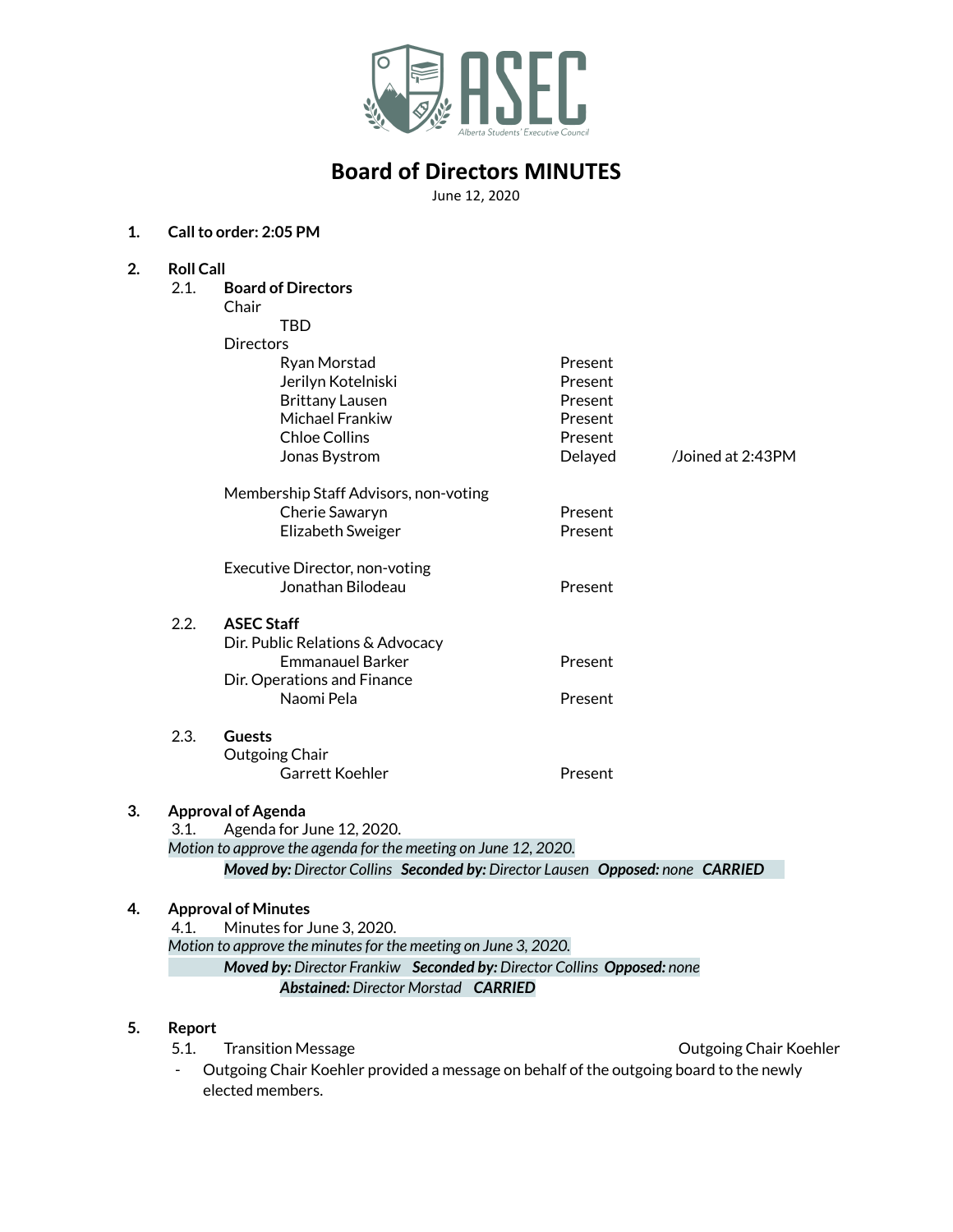

## **Board of Directors MINUTES**

June 12, 2020

- 5.2. Draft Audited Financial Statements Executive Director Bilodeau
- 
- ED Bilodeau provided a brief overview of the draft audited financial statements, seeing as a thorough presentation was done during the delegate meeting where most directors were in attendance.
- **6. Old Business**
- **7. Decision items**
	- 7.1. Selection of chair

*The ASEC Board of Directors movesto appoint Director Lausen as Chair for the 2020-2021 year. Moved by: Director Collins Seconded by: Director Morstad Opposed: none CARRIED*

*The ASEC Board of Directors movesto delay motion 7.1 until the arrival of Dir. Bystrom. Moved by: Director Collins Seconded by: Director Frankiw Opposed: none CARRIED*

*- Director Frankiw nominates Director Lausen. Director Lausen accepts.*

*Motion to amend the motion to fill in the blank with 'Director Lausen'. Moved by: Director Morstad Seconded by: Director Frankiw Opposed: none CARRIED*

7.2. Resignation of staff advisor for the Board of Directors

*The ASEC Board of Directors moved to accept the resignation ofstaff advisor Executive Director Sweiger. Moved by: Director Collins Seconded by: Director Kotelinski Opposed: none CARRIED*

- 7.3. Selection of staff advisor for the Board of Directors
- ED Bilodeau provided a brief description of the role of staff advisors in order to help facilitate the board's decision.

*The ASEC Board of Directors movesto appoint Jay Decore asstaff advisor for a term of two years. Moved by: Director Morstad Seconded by: Director Lausen Opposed: none CARRIED*

*Motion to move in-camera at 2:47 with staff. Moved by: Director Collins Seconded by: Director Morstad Opposed: none CARRIED*

*Motion to move out-of-camera at 3:05 PM.*

*Moved by: Director Morstad Seconded by: Director Collins Opposed: none CARRIED*

*Motion to replace the blank with Executive Director Jay Decore. Moved by: Director Collins Seconded by: Director Lausen Opposed: none CARRIED*